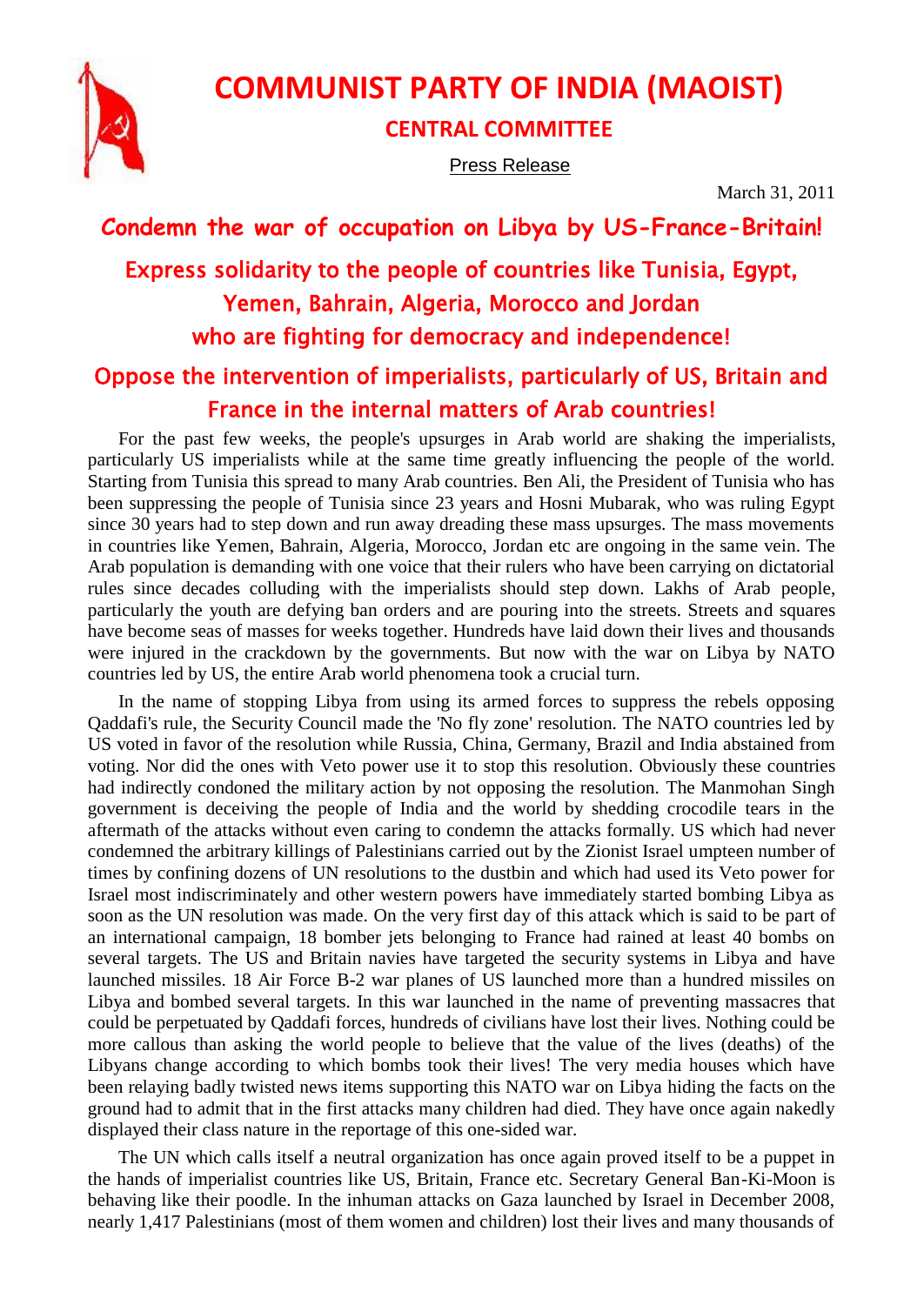them were injured; Israel illegally used white phosphorus on the Gaza people and many of them became cancer patients due to this; it used F-16 bombers and resorted to 'targeted killings' and virtually made 15 lakhs of Gaza people live in conditions of an open jail without even drinking water or electricity – but all these were not enough for the UN to make a no-fly-zone resolution. The neo-Nazi Rajpakse government launched a genocidal war on Tamils to decimate LTTE and rained tonnes of bombs on residential areas and civilian targets and had killed 20,000 Tamils just in the last two days of the war; the atrocities committed by the Sinhala chauvinist army on the captured women tigers not sparing even their dead bodies have horrified the world – but the UN did nothing. In the past quarter of a century the Indian government through its army had crushed to death more than 80,000 Kashmiris under its iron heel – but the UN could not be woken from its slumber. And now the UN wants the world people to believe that this war on Libya is indeed being fought to protect the Libyans from Qaddafi forces. Shame on it! There is not even one instance where it had acted for the interests of the oppressed nations or the people while we can quote dozens of instances where it had jumped to save the US, Israel or other western countries' interests even if there is so much of a scratch.

The war on Libya defies the very spirit of the no-fly-zone resolution of the UN too. In the name of implementing the UN resolution made to prevent Libyan planes from bombing the rebels US, Britain and France are indiscriminately bombing Libya. This is nothing but a war of occupation. The real motive is to oust Qaddafi and replace him with their favorable ruling clique and loot the oil resources there. Nobody is so innocent as to believe that Obama is bombing Libya to protect Libyan rebels while he had sent Saudi Arabian troops into Bahrain through the back door to suppress the people's rebellion there. This blood-thirsty 'Nobel Peace Prize Laureate' who is killing hundreds of innocents in drone attacks in Afghanistan and western Pakistan has no moral right to utter even the words 'lives of innocents'. The western countries which never bothered about the lives of people when the armed forces of the dictators of Saudi Arabia, Yemen, Jordan etc, whom they had been supporting all these years, fired upon people killing them in scores are now bent upon dethroning Qaddafi – mind you, not for any selfish interests but 'to save the Libyans'. Unadulterated imperialist hypocrisy!

Ben Ali of Tunisia, Hosni Mubarak of Egypt, Ali Abdullah Saleh of Yemen, Isa Al Khalipha of Bahrain and King Abdullah of Jordan are the dictatorial rulers who have been suppressing the people of their countries since decades colluding with the western imperialists, particularly the US imperialists. The façade of democracy and elections in these countries can be gauged from the fantastic statistics that Ben Ali always got 97 to 99 percent of the votes?! There was no semblance of any democratic or civil rights. The police and intelligence departments were developed to monstrous proportions and they had been controlling the lives of people suppressing even an iota of dissent. Unemployment is on the rampage. Yemen alone has 40% unemployment. On the other hand the rulers are amassing immense wealth due to the rich oil resources there. Countless billions of dollars are stashed away in foreign banks. The world was astonished to find that Ben Ali had actually carried one and half tonne of gold physically with him while running away. Tip of an 'oilberg'? The ill-effects of the worldwide financial crises on the Arab people since 2008 are as severe as in any other part of the world. More than half the population there is living on less than two dollars a day. These dictators are spending people's money indiscriminately in the 'War on terror' launched by US in the name of suppressing Al Qaeda. Yemen started a counter-terrorist training programme with 750 millions of dollars. Such misuse of people's exchequer while cutting subsidies on essential services etc earned the wrath of the people. All these years the imperialists have stood in support of all the exploitation, oppression and repressive measures of these dictatorships on the people of their countries and have been cashing in on the several contradictions between various religions, tribes, nationalities and between sects like Shias and Sunnis. Now seeing the scale of the upsurges the imperialists have decided to trade new horses getting rid of the old ones. They made Ben Ali and Mubarak step down and had the power transferred to the military generals. In other countries the western powers are still supporting the dictators. The 22 nation Arab League is behaving like a stooge of the western powers in this entire episode and is neither